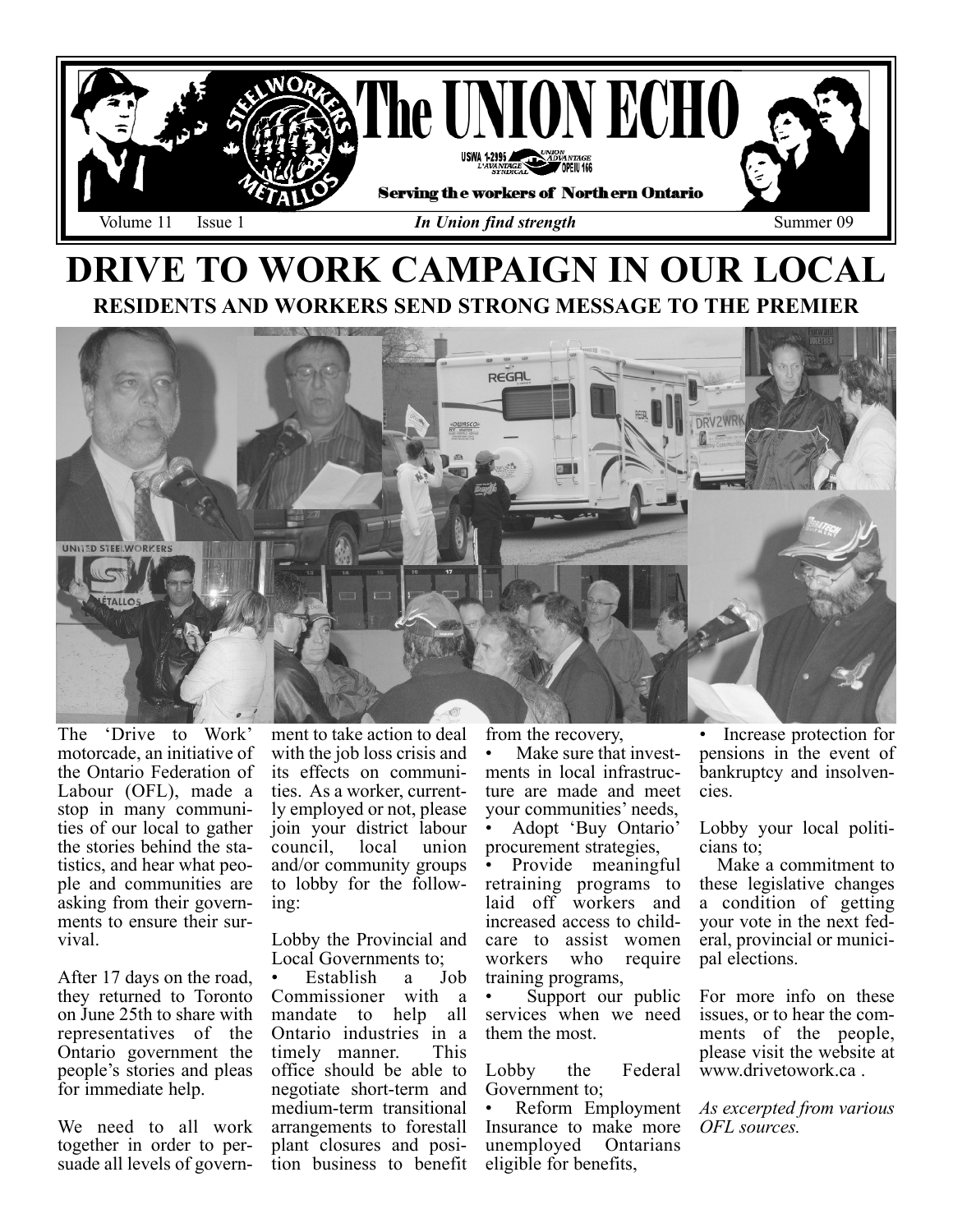# The UNION ECHO VOLUME 11 ISSUE 1 Page 2 PRESIDENT'S CORNER 11<sup>TH</sup> CONVENTION A SUCCESS

Your local held its 11th tion of warden on the convention on March 26th & 27th 2009 at the Howard Johnson in Timmins.

The local's executive board positions were all open for election. I want to congratulate all of the officers that were elected by acclamation for a new three year term. We will be holding local wide elections at the end of May and early June. Brother Léo Levasseur from Columbia Forest Products will be seeking re-election while Brother Lorne Stenabaugh from Tembec-Spruce Falls will oppose him for the posi-

executive board. On your behalf I want to wish good luck to both candidates. We will post the results in your workplaces as soon as they become available.

We were fortunate to have National Director Ken Neumann attending our convention. He spoke on the importance of buying Canadian and gave the members an overview of the effects that the global economic crisis has on our day to day life.

We also had Brother Bob Matter, Chair of the USW Wood council who talked

about the devastation of the forest industry in British Columbia. Bother Mike McCarter, President of local 1000 was also in attendance. He raffled off a leather jacket that Sister Diane Jolin won.

On your behalf I wish to thank all the participants and guests that helped make our 11th convention a success. Please ask your delegates for a complete report of the convention's proceedings.

In closing, summer vacations are just around the corner. I therefore urge you to play safe in all activities you will engage



in. Please enjoy this time off with your family and friends, you have earned it.

In solidarity Guy Bourgouin, President

### SOME GOOD NEWS IN COCHRANE RECALL DELAYED IN KAPUSKASING & OPASATIKA WOODLANDS



Finally,<br>we can can report s o m e news for the members at the Tembec-Cochrane

plant. They have been back in operation since May 4th. Both the sawmill and the planing mill will be on a 2 shift operation bringing approximately 100 members back to work after a layoff that started in November of last year.

Also in Cochrane, the plywood mill once known as Norbord now operates under the name of True North Hardwood Plywood. This change of names is a result of the<br>Norbord and Kruger Norbord and merger. It appears that

Cochrane this merger will bring more than just a names change as we have observed some positive moves lately. The company has hired new personnel, including some from the Kruger plant that is now closed in Longlac. All we can wish for now is that orders keep coming in. In spite of the current hard times the mill is doing relatively well which allows us to hope for the future while imagining how well they may do when the market improves.

### Kapuskasing

Our members of the woodlands operations at<br>Spruce Falls in Spruce Falls in Kapuskasing have been laid off since March and will be back for the tree planting by the time you read these lines as the planting is usually set to begin by mid May. The harvesting operations are not expected to start up until August, all depending on lumber demands.

As for the office workers, also at Spruce Falls, they have been on lay off since April 10th and are expected to be called back to work for May 20th. They are still waiting for dates for negotiations as their Collective Agreement has expired in September 2008.

### Opasatika

The Opasatika woodlands operations were also laid off in March and will probably only resume in August, at the same time as the Kapuskasing operations.

The members at La

Maison Arc-En-Ciel have agreed to a new 3 years Collective Agreement that took effect on April 1st, 2009. In this new agreement they obtained wage increases varying from 5% to 20% and increases in their work boots allowance. They are now entitled to bereavement leave when death occurs to a stepchild and they also introduced the new Family Day as a statutory holiday; this just to list a few of the gains obtained with this agreement.

In closing, I would like to take this opportunity to wish everyone a good summer and a happy vacation time off.

> In Solidarity, Eric Carroll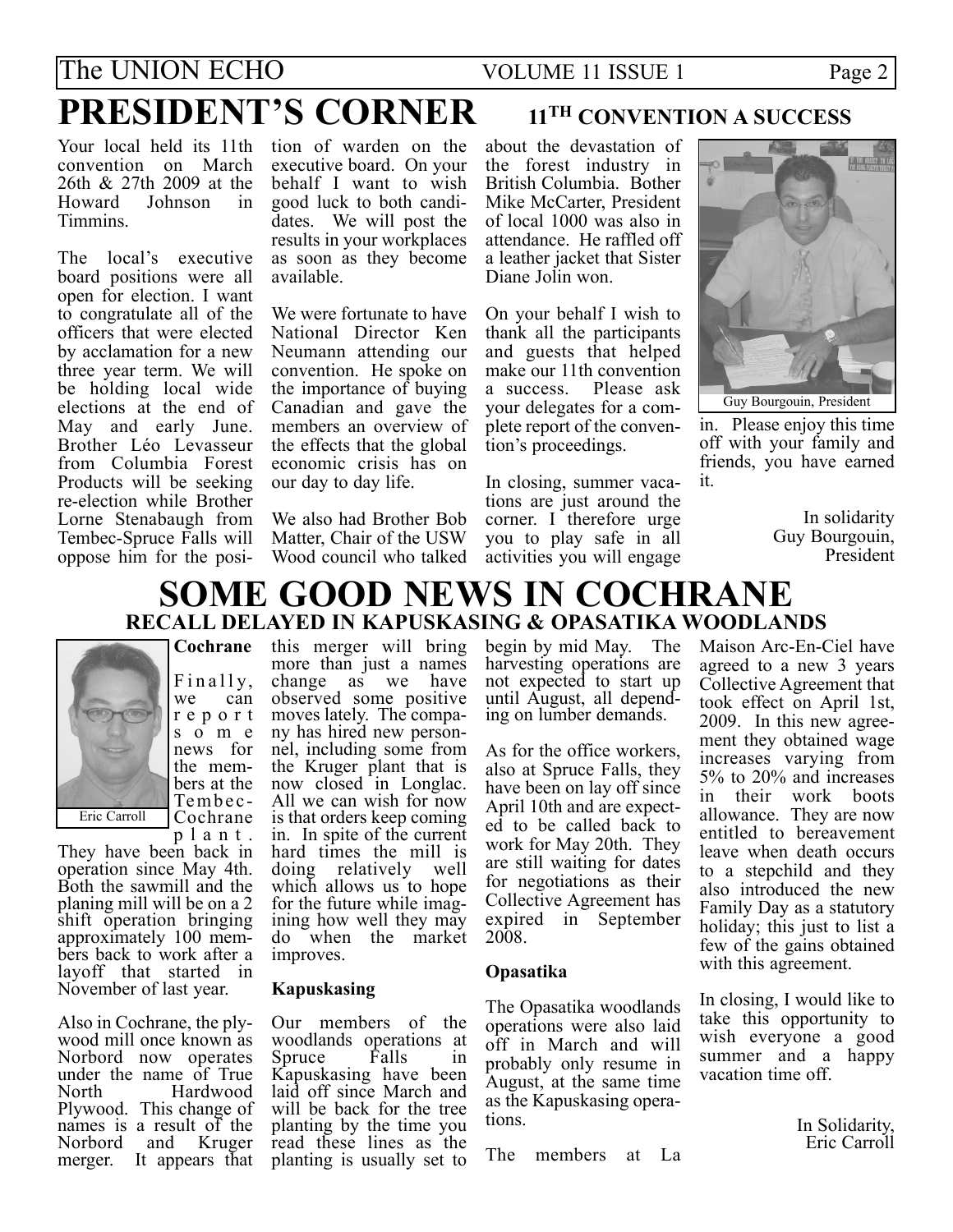## The UNION ECHO VOLUME 11 ISSUE 1 Page 3 CLOSURES & LAY-OFFS ABOUND

### CHAPLEAU & LARDER LAKE STABLE THOUGH THE ECONOMIC STORM

### Tembec-Kirkland Lake

The Finger Jointing plant has been closed indefinitely and all severance pay monies have been deposited in trust for all employees that have been on lay-off for more than 35 weeks with no date of recall in sight. There are no employees doing any kind of work at the site anymore and, with all area mills running below capacity, there is no indication that the mill plant will restart anytime soon.

### Tembec-Timmins

No changes are to be reported for the Timmins sawmill operations. It has now been 2 years as of the

end of February 2009 that other sawmills. the plant has been shut down.

### Domtar Inc.-Timmins

As for Domtar-Timmins, all the employees were laid off since about February 9th, 2009. The maintenance crew and some employees at the planer have been called back the last week of April with the remainder of the employees starting back on May 4th.

### Tembec-Chapleau

Tembec-Chapleau and the Co-Gen are amongst the few that were not seriously impacted by massive lay-off as all Tembec and

### Cheminis Lumber Inc.- Larder Lake

Cheminis also was not affected by the massive cut backs in the lumber industry. This is probably due to the fact that they produce custom sizes for a specialized market.

### Abitibi Bowater-Iroquois Falls

As most of you probably already know, Abitibi Bowater has applied for bankruptcy protection in order to buy some time while they do some restructuring. Due to cash flow difficulties they had to curtail the harvesting

March. This caused the members to be laid off earlier than expected as the cold  $\Gamma$ weather



persisted well into April this year which probably would have kept your brothers and sisters working longer.

I would like to take this opportunity to wish all members a great summer.

> In solidarity; Roland Laurin

# THE WSIB & YOU LOSS OF EARNINGS BENEFITS (LOE)

If you had a work-related injury (on or after January 1,1998) and lost wages as a result, you are entitle to Loss of earnings benefits. This benefit is based on 85% of your net average earnings (take-home pay), up to a pre-set annual maximum. Your adjudicator will advise you of the maximum you are entitled

to, or you can check the "Workers" section of the<br>WSIB web site at site, at<br>a When www.wsib.on.ca calculating your benefits, the adjudicator considers both your ability to work and the availability of suitable work

Here are some of the things you must do to be

entitled to LOE benefits:

• Give the WSIB the information necessary to manage your claim,

• Cooperate in health care treatment as recommended by your treating health care professional,

• Cooperate in all activities that will help you achieve an early and safe

return to work,

• Cooperate in a labour Market Re-entry Plan (if required).

If you need more information on LOE please contact your representative, Guy Bourgouin, at your local union office.

## SAFETY COUNCIL CONFERENCE NEW EXECUTIVE

The Local's Safety Council has met at the office on May 22, 2009. Many subjects were discussed by the participants, all Joint Health & Safety<br>Committee co-chairs Committee from all over the Local. Brother Wayne Glibbery made a presentation about the courses and training cont'd page 4